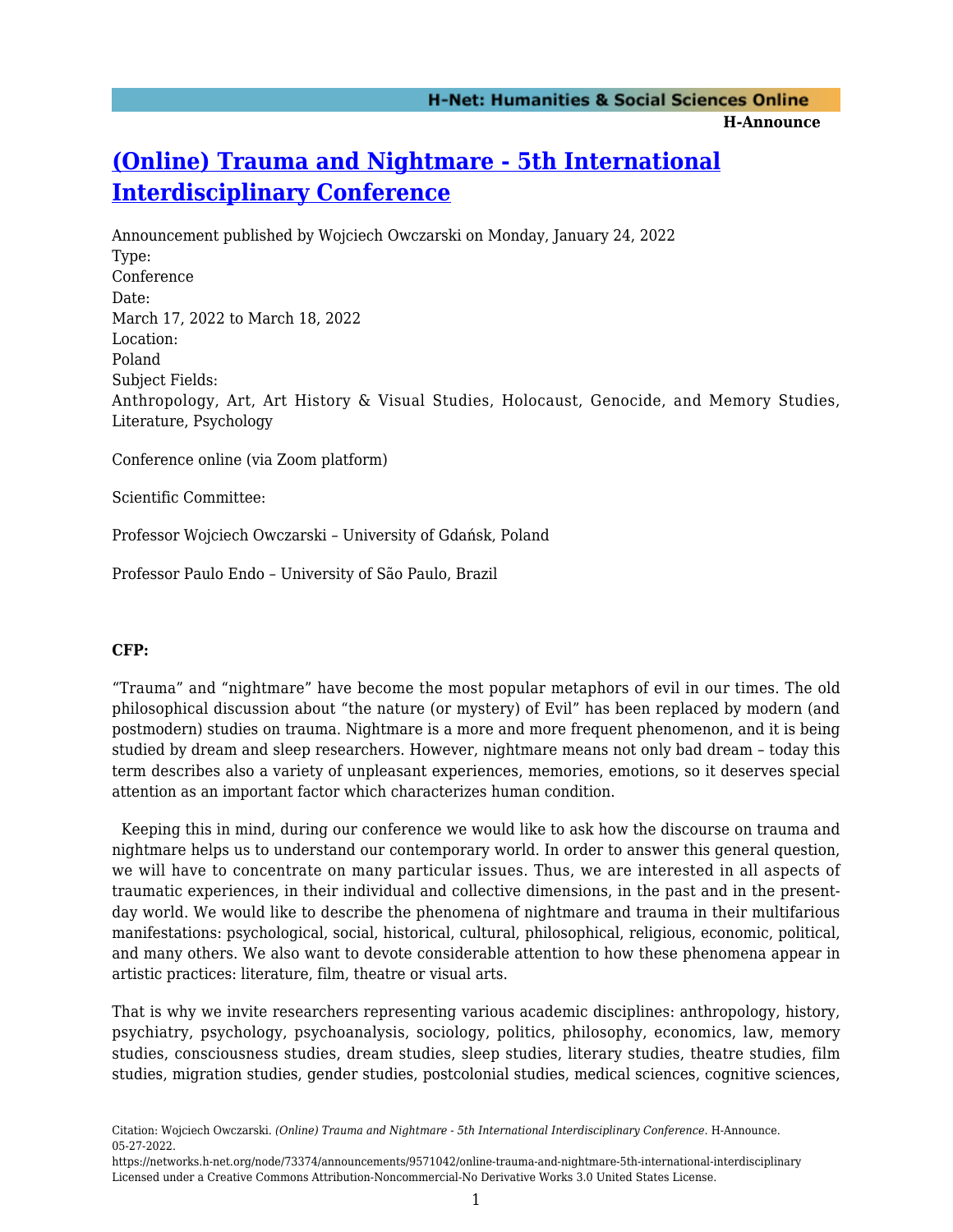### **H-Net: Humanities & Social Sciences Online H-Announce**

and urban studies, to name w few.

 Different forms of presentations are encouraged, including case studies, theoretical inqueries, problem-oriented arguments or comparative analyses.

 We will be happy to hear from both experienced scholars and young academics at the start of their careers, as well as doctoral and graduate students. We also invite all persons interested in participating in the conference as listeners, without giving a presentation.

Our repertoire of suggested topics includes but is not restricted to:

I. Individual experiences

- Trauma and childhood memories
- Trauma and child abuse
- Trauma and women abuse
- Trauma and domestic violence
- Trauma and old age
- Trauma and love
- Trauma and death
- Trauma and mourning
- Trauma and crime
- Trauma and neurosis
- Trauma and psychosis
- Secondary traumatization

Citation: Wojciech Owczarski. *(Online) Trauma and Nightmare - 5th International Interdisciplinary Conference*. H-Announce. 05-27-2022.

https://networks.h-net.org/node/73374/announcements/9571042/online-trauma-and-nightmare-5th-international-interdisciplinary Licensed under a Creative Commons Attribution-Noncommercial-No Derivative Works 3.0 United States License.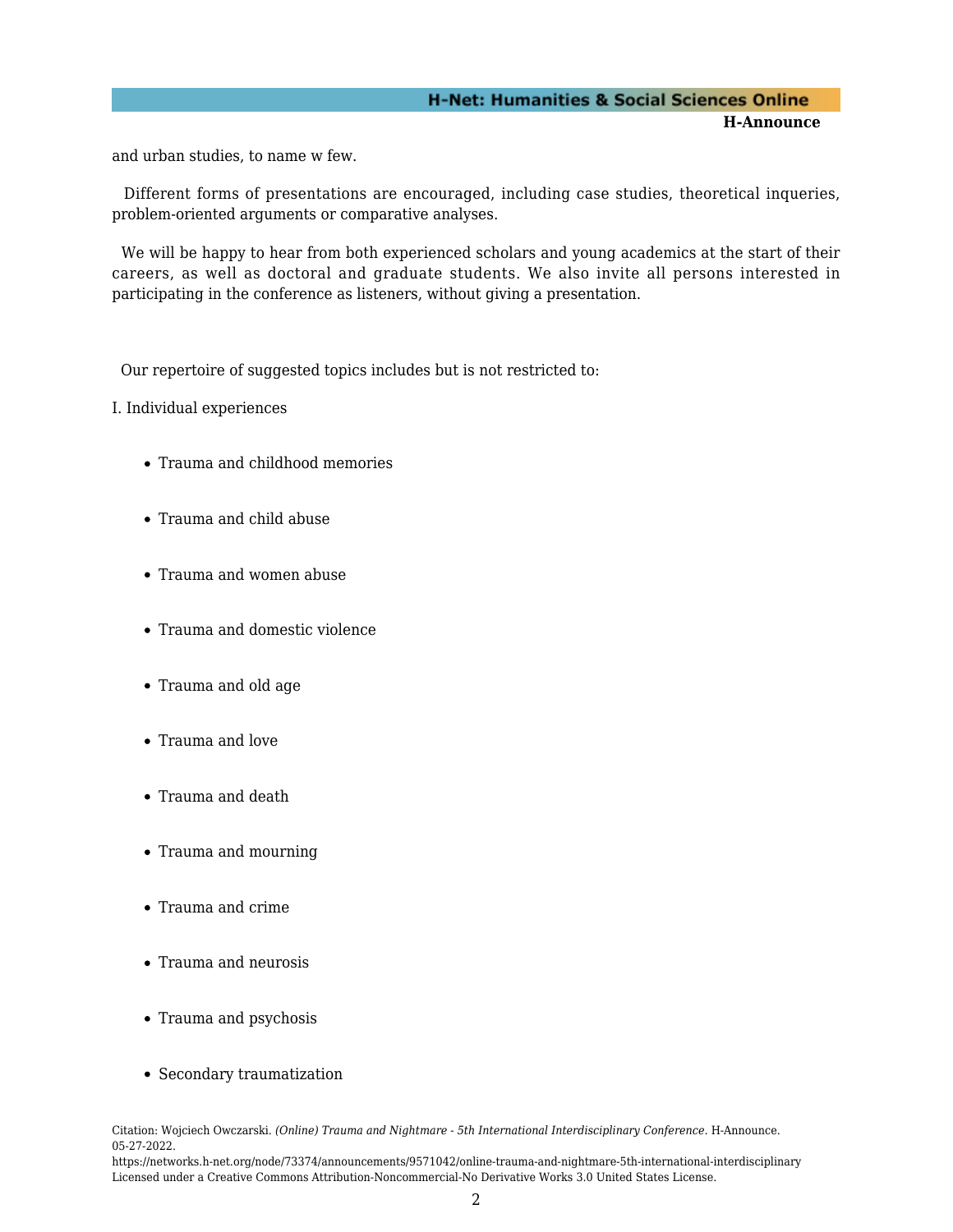**H-Announce** 

- Life after trauma
- Trauma and psychotherapy
- Help for traumatized people

#### II. Collective experiences

- Trauma and war
- Trauma and genocide
- Trauma and terrorism
- Trauma and natural disasters
- Trauma and post-memory
- Traumatized nations
- Traumatized minorities
- Traumatized generations
- Traumatized social classes
- Trauma of victims
- Trauma of witnesses
- Trauma of bystanders
- Trauma of perpetrators

Citation: Wojciech Owczarski. *(Online) Trauma and Nightmare - 5th International Interdisciplinary Conference*. H-Announce. 05-27-2022.

https://networks.h-net.org/node/73374/announcements/9571042/online-trauma-and-nightmare-5th-international-interdisciplinary Licensed under a Creative Commons Attribution-Noncommercial-No Derivative Works 3.0 United States License.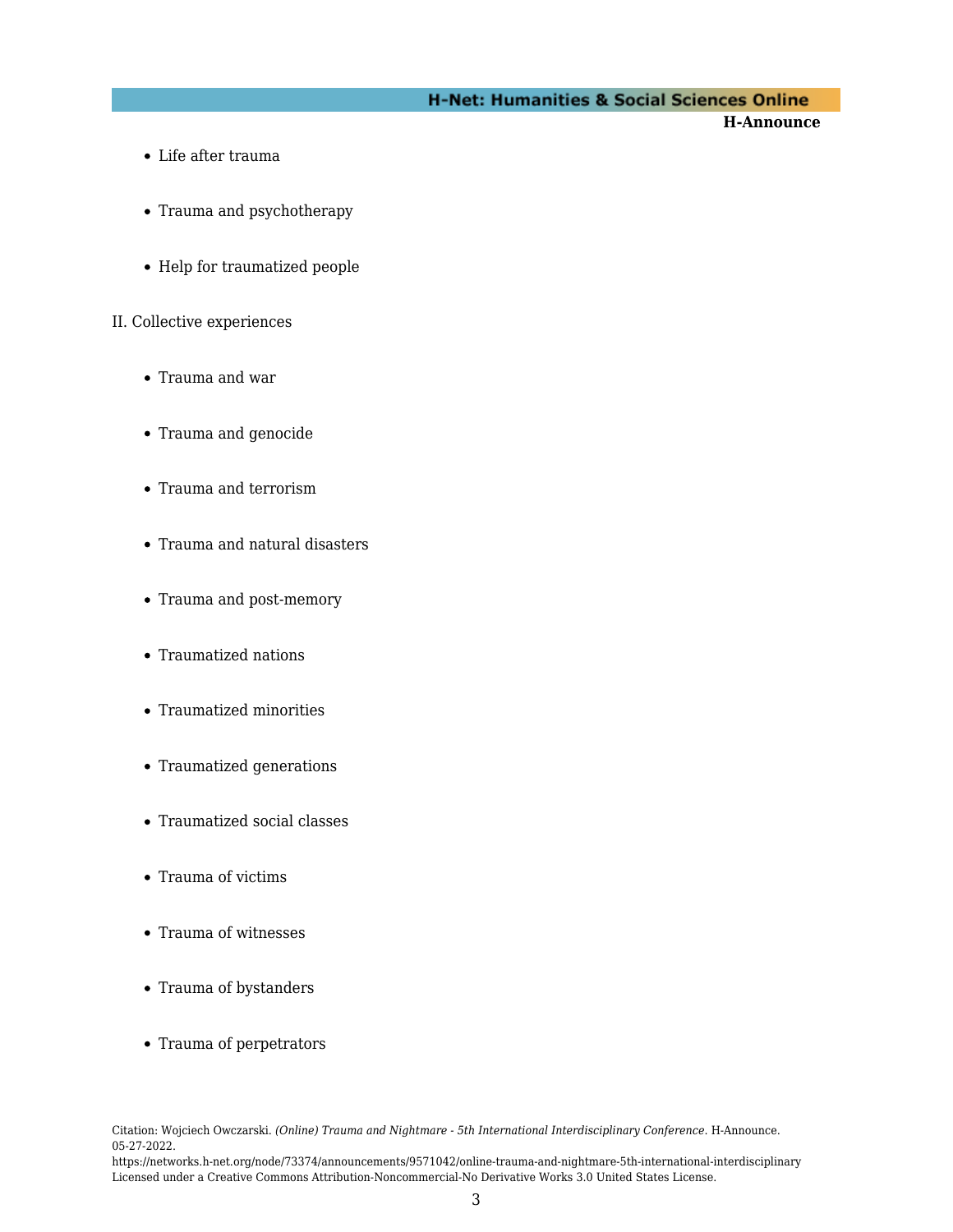**H-Announce** 

- Trauma and oblivion
- Trauma and forgiveness

III. Dream experiences:

- Nightmare after trauma
- Nightmare and post-traumatic stress disorder
- Nightmare and life cycle
- Nightmare and physical illness
- Nightmare and suicide
- Nightmare and threat simulation theory
- Nightmare and dream recall
- Therapy of nightmares
- Nightmare and lucid dreaming
- Nightmare and paranormal dream experiences

#### IV. Philosophical questions

- Nightmare and trauma as Evil
- Nightmare and trauma as metaphors

https://networks.h-net.org/node/73374/announcements/9571042/online-trauma-and-nightmare-5th-international-interdisciplinary Licensed under a Creative Commons Attribution-Noncommercial-No Derivative Works 3.0 United States License.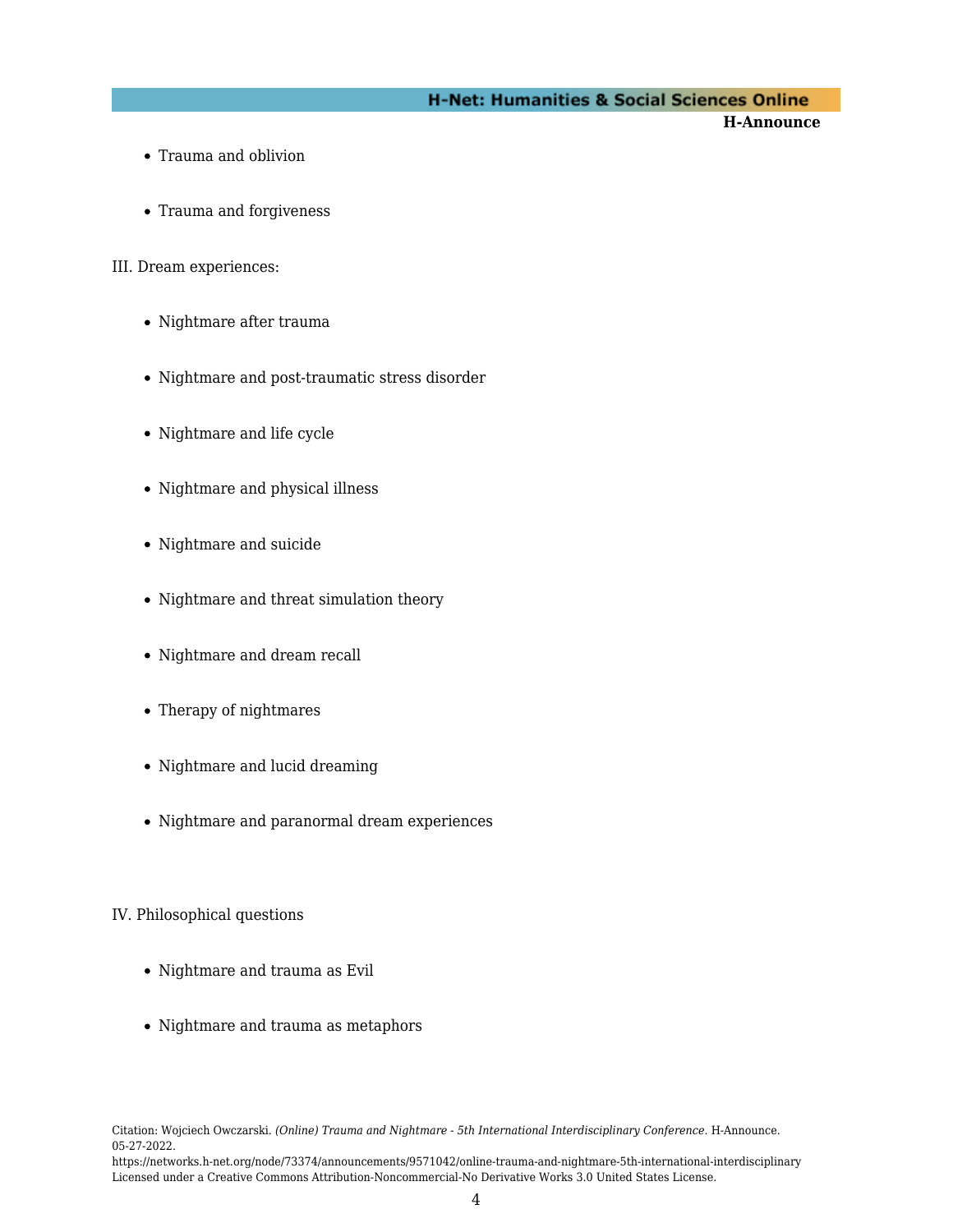**H-Announce** 

- Nightmare in everyday life
- Life as a nightmare
- Nightmare and beauty
- Attractiveness of nightmare and trauma
- Attractiveness of trauma studies
- V. Representation of trauma and nightmare
	- Bearing witness of trauma
	- Testimonies and memories
	- Trauma and narrative
	- Trauma and fiction
	- Nightmare and horror
	- Trauma in literature
	- Trauma in film
	- Trauma in theatre
	- Trauma in visual arts
	- Traumatized authors
	- Traumatized readers/spectators

Citation: Wojciech Owczarski. *(Online) Trauma and Nightmare - 5th International Interdisciplinary Conference*. H-Announce. 05-27-2022.

https://networks.h-net.org/node/73374/announcements/9571042/online-trauma-and-nightmare-5th-international-interdisciplinary Licensed under a Creative Commons Attribution-Noncommercial-No Derivative Works 3.0 United States License.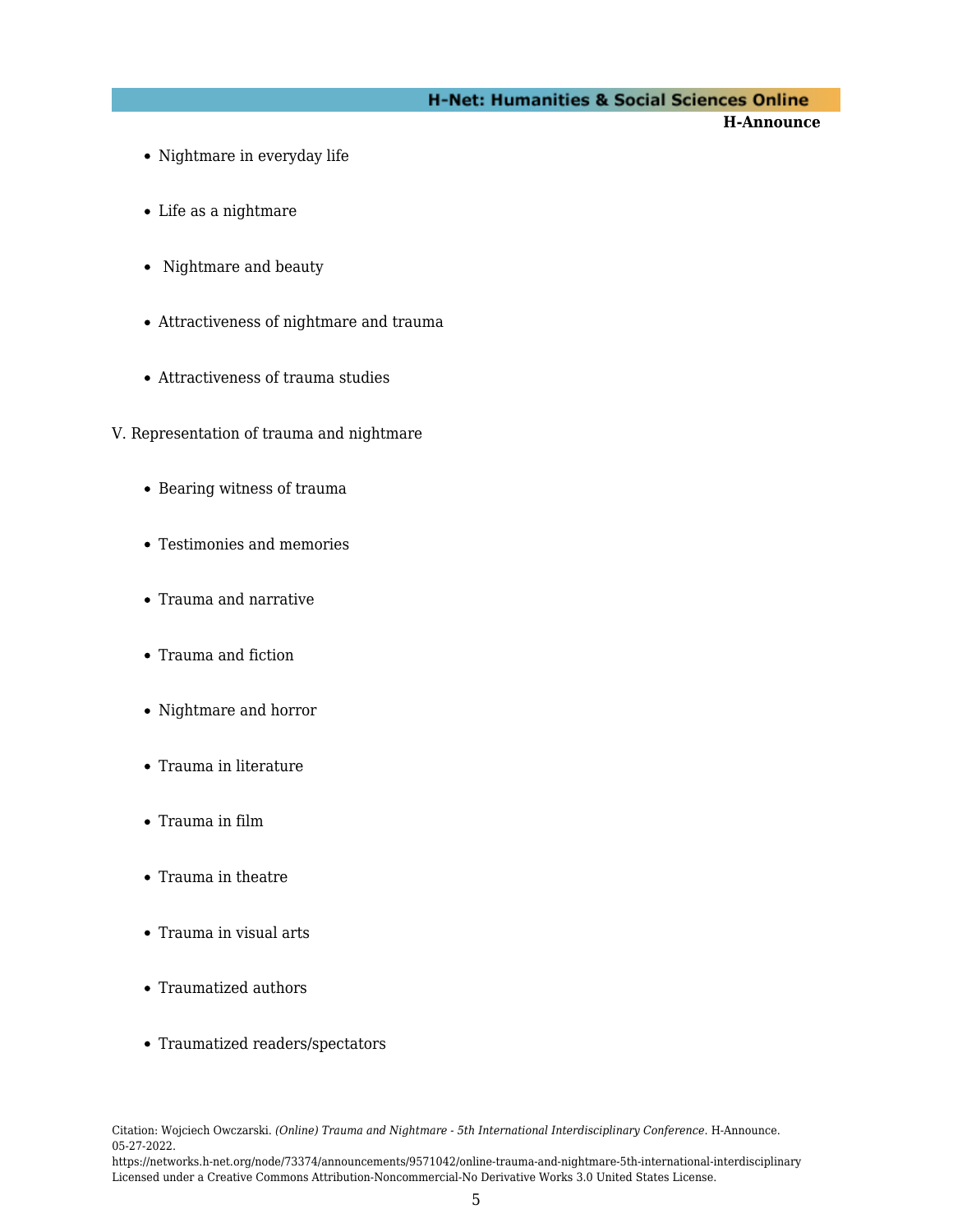**H-Announce** 

- Writing as a traumatic experience
- Writing as recovery from trauma
- Trauma and creativeness

#### VI. Institutionalization

- Trauma and law
- Trauma and politics
- Trauma and religion
- Trauma and medical treatment
- Trauma and management
- Trauma and punishment systems
- Trauma and army
- Trauma and school
- Trauma and memory places
- Trauma and museums

Please submit abstracts (no longer than 300 words) of your proposed 20-minute presentations, together with a short biographical note, by **25 February** 2022 to: [traumanightmare@gmail.com](mailto:traumanightmare@gmail.com)

Contact Info:

Conference Office

Citation: Wojciech Owczarski. *(Online) Trauma and Nightmare - 5th International Interdisciplinary Conference*. H-Announce. 05-27-2022.

https://networks.h-net.org/node/73374/announcements/9571042/online-trauma-and-nightmare-5th-international-interdisciplinary Licensed under a Creative Commons Attribution-Noncommercial-No Derivative Works 3.0 United States License.